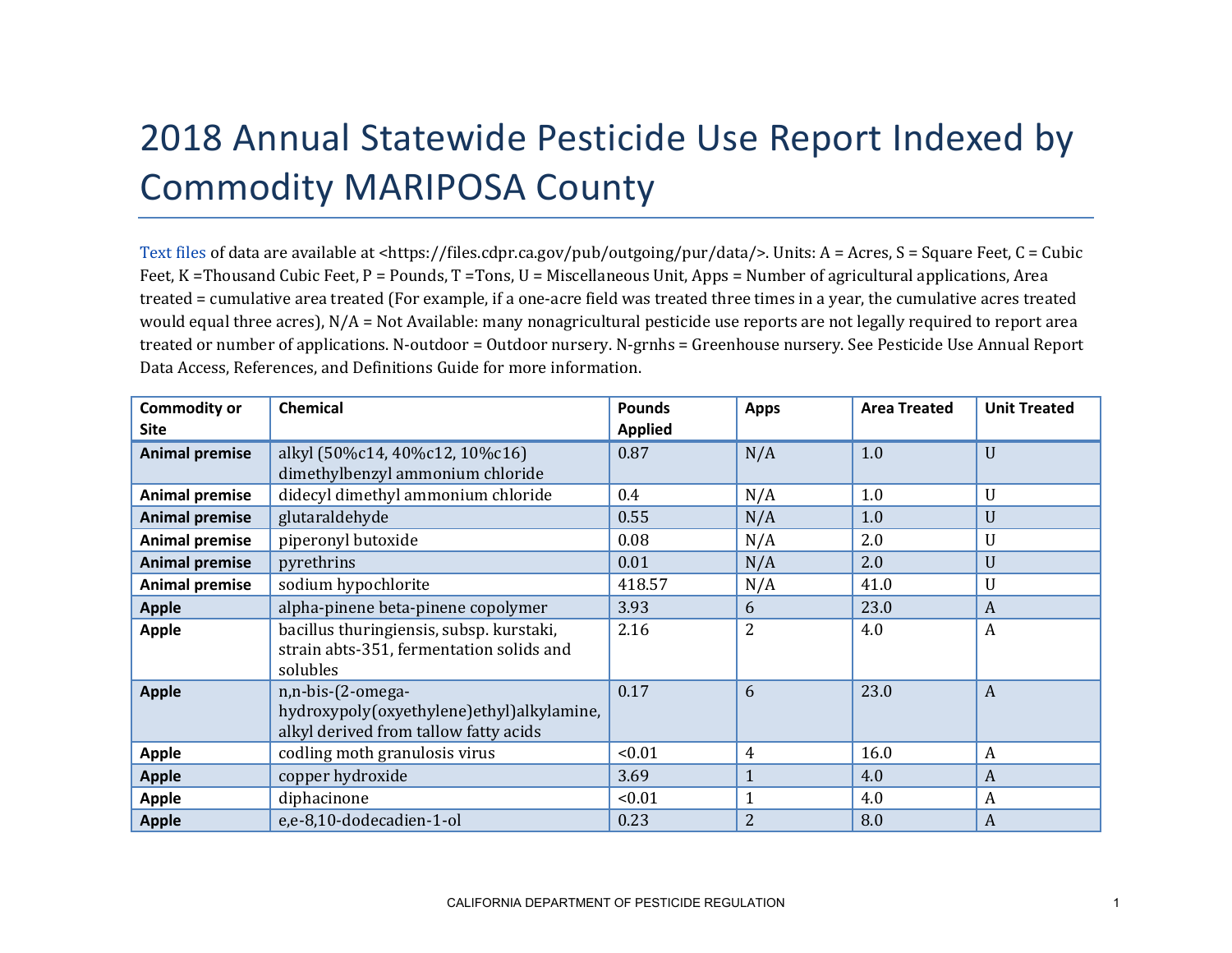| <b>Commodity or</b><br><b>Site</b> | Chemical                         | <b>Pounds</b><br><b>Applied</b> | <b>Apps</b>    | <b>Area Treated</b> | <b>Unit Treated</b> |
|------------------------------------|----------------------------------|---------------------------------|----------------|---------------------|---------------------|
| <b>Apple</b>                       | fosetyl-al                       | 5.4                             | 3              | 9.0                 | $\boldsymbol{A}$    |
| <b>Apple</b>                       | glyphosate, isopropylamine salt  | 13.52                           | 3              | 3.0                 | $\boldsymbol{A}$    |
| <b>Apple</b>                       | lauryl alcohol                   | 0.13                            | $\overline{2}$ | 8.0                 | $\boldsymbol{A}$    |
| <b>Apple</b>                       | mineral oil                      | 1.38                            | 6              | 23.0                | $\mathbf{A}$        |
| <b>Apple</b>                       | myristyl alcohol                 | 0.03                            | $\overline{2}$ | 8.0                 | A                   |
| <b>Apple</b>                       | oxytetracycline, calcium complex | 3.15                            | $\overline{4}$ | 12.0                | $\boldsymbol{A}$    |
| <b>Apple</b>                       | petroleum oil, unclassified      | 83.08                           | $\overline{2}$ | 8.0                 | $\boldsymbol{A}$    |
| <b>Apple</b>                       | poly-i-para-menthene             | 0.95                            | $\mathbf{1}$   | 4.0                 | $\boldsymbol{A}$    |
| <b>Apple</b>                       | prohexadione-calcium             | 0.47                            | $\overline{4}$ | 8.5                 | $\boldsymbol{A}$    |
| <b>Apple</b>                       | streptomycin sulfate             | 3.36                            | 6              | 15.5                | $\boldsymbol{A}$    |
| <b>Apple</b>                       | tall oil fatty acids             | 0.06                            | 6              | 23.0                | $\boldsymbol{A}$    |
| <b>Apple</b>                       | trifloxystrobin                  | 0.47                            | 3              | 10.0                | $\boldsymbol{A}$    |
| <b>Apple</b>                       | triflumizole                     | 1.1                             | 3              | 12.0                | $\boldsymbol{A}$    |
| Forest,                            | glyphosate, isopropylamine salt  | 550.83                          | $\overline{4}$ | 205.0               | $\boldsymbol{A}$    |
| timberland                         |                                  |                                 |                |                     |                     |
| Forest,                            | hexazinone                       | 4.5                             | 3              | 30.0                | $\boldsymbol{A}$    |
| timberland                         |                                  |                                 |                |                     |                     |
| Forest,                            | methylated soybean oil           | 464.1                           | $\overline{4}$ | 205.0               | $\mathbf{A}$        |
| timberland                         |                                  |                                 |                |                     |                     |
| Forest,                            | alpha-(para-nonylphenyl)-omega-  | 54.22                           | $\overline{4}$ | 205.0               | $\boldsymbol{A}$    |
| timberland                         | hydroxypoly(oxyethylene)         |                                 |                |                     |                     |
| Forest,<br>timberland              | triclopyr, triethylamine salt    | 163.75                          | $\overline{4}$ | 205.0               | $\mathbf{A}$        |
| Grape, wine                        | boscalid                         | 1.58                            | $\overline{2}$ | 10.0                | $\boldsymbol{A}$    |
| Grape, wine                        | glyphosate, isopropylamine salt  | 16.0                            | $\overline{2}$ | 8.0                 | $\mathbf{A}$        |
| Grape, wine                        | myclobutanil                     | 0.05                            | $\mathbf{1}$   | 2.0                 | $\boldsymbol{A}$    |
| Grape, wine                        | pyraclostrobin                   | 0.8                             | $\overline{2}$ | 10.0                | $\overline{A}$      |
| Grape, wine                        | sulfur                           | 43.2                            | 3              | 12.0                | $\boldsymbol{A}$    |
| Landscape                          | abamectin                        | < 0.01                          | N/A            | N/A                 | N/A                 |
| maintenance                        |                                  |                                 |                |                     |                     |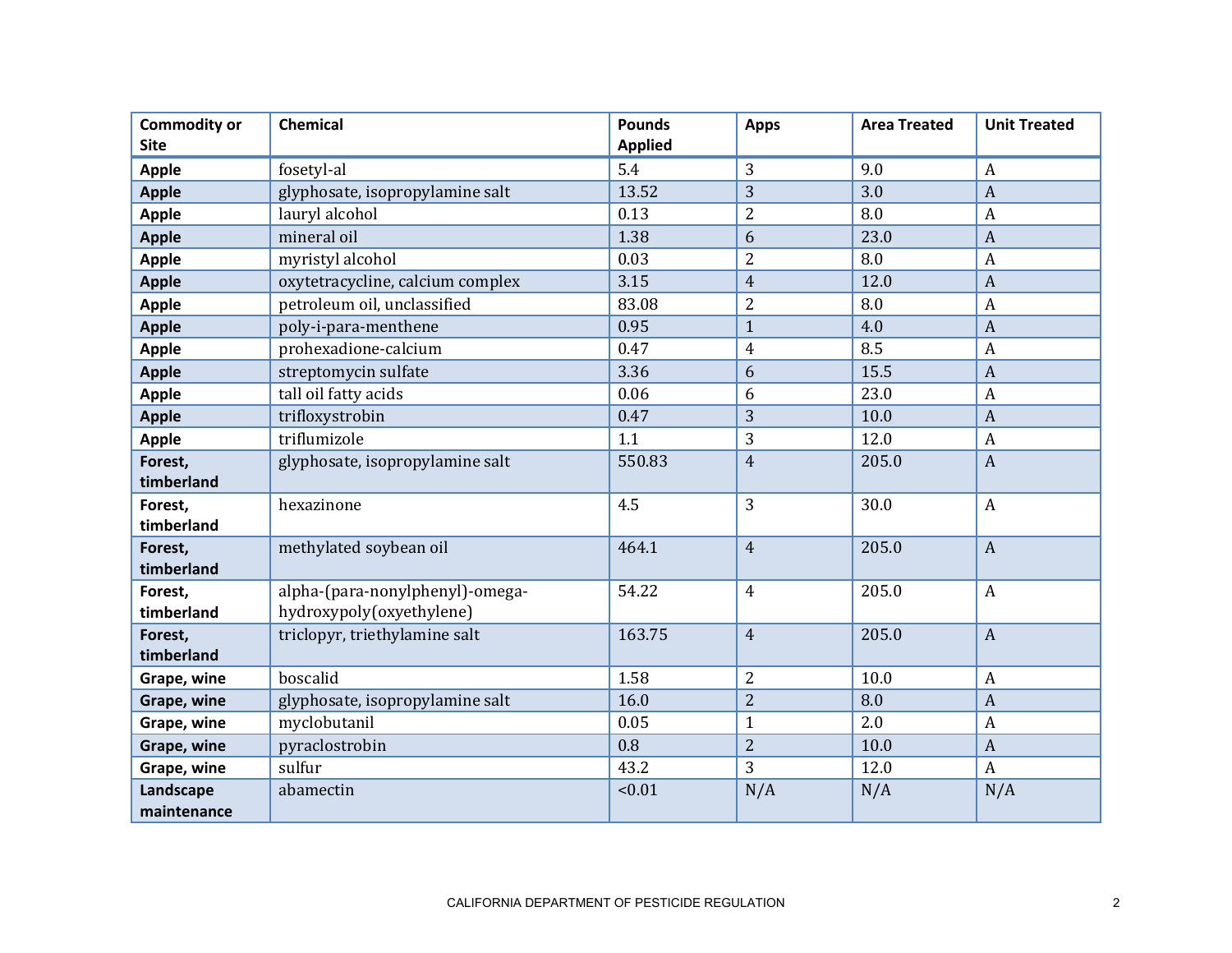| <b>Commodity or</b><br><b>Site</b> | <b>Chemical</b>                                         | <b>Pounds</b><br><b>Applied</b> | <b>Apps</b> | <b>Area Treated</b> | <b>Unit Treated</b> |
|------------------------------------|---------------------------------------------------------|---------------------------------|-------------|---------------------|---------------------|
| Landscape<br>maintenance           | alpha-alkylaryl-omega-<br>hydroxypoly(oxyethylene)      | 23.08                           | N/A         | N/A                 | N/A                 |
| Landscape<br>maintenance           | alpha-alkyl (c9-c11)-omega-<br>hydroxypoly(oxyethylene) | 6.21                            | N/A         | N/A                 | N/A                 |
| Landscape<br>maintenance           | aminopyralid, triisopropanolamine salt                  | 22.38                           | N/A         | N/A                 | N/A                 |
| Landscape<br>maintenance           | chlorsulfuron                                           | 0.88                            | N/A         | N/A                 | N/A                 |
| Landscape<br>maintenance           | clopyralid, monoethanolamine salt                       | 19.78                           | N/A         | N/A                 | N/A                 |
| Landscape<br>maintenance           | coconut diethanolamide                                  | 0.04                            | N/A         | N/A                 | N/A                 |
| Landscape<br>maintenance           | deltamethrin                                            | 0.25                            | N/A         | N/A                 | N/A                 |
| Landscape<br>maintenance           | dimethylpolysiloxane                                    | 0.03                            | N/A         | N/A                 | N/A                 |
| Landscape<br>maintenance           | diphacinone                                             | < 0.01                          | N/A         | N/A                 | N/A                 |
| Landscape<br>maintenance           | diquat dibromide                                        | 0.01                            | N/A         | N/A                 | N/A                 |
| Landscape<br>maintenance           | dithiopyr                                               | 8.55                            | N/A         | N/A                 | N/A                 |
| Landscape<br>maintenance           | diuron                                                  | 20.6                            | N/A         | N/A                 | N/A                 |
| Landscape<br>maintenance           | dodecylbenzene sulfonic acid                            | 0.18                            | N/A         | N/A                 | N/A                 |
| Landscape<br>maintenance           | edta, tetrasodium salt                                  | 0.01                            | N/A         | N/A                 | N/A                 |
| Landscape<br>maintenance           | flumioxazin                                             | 3.02                            | N/A         | N/A                 | N/A                 |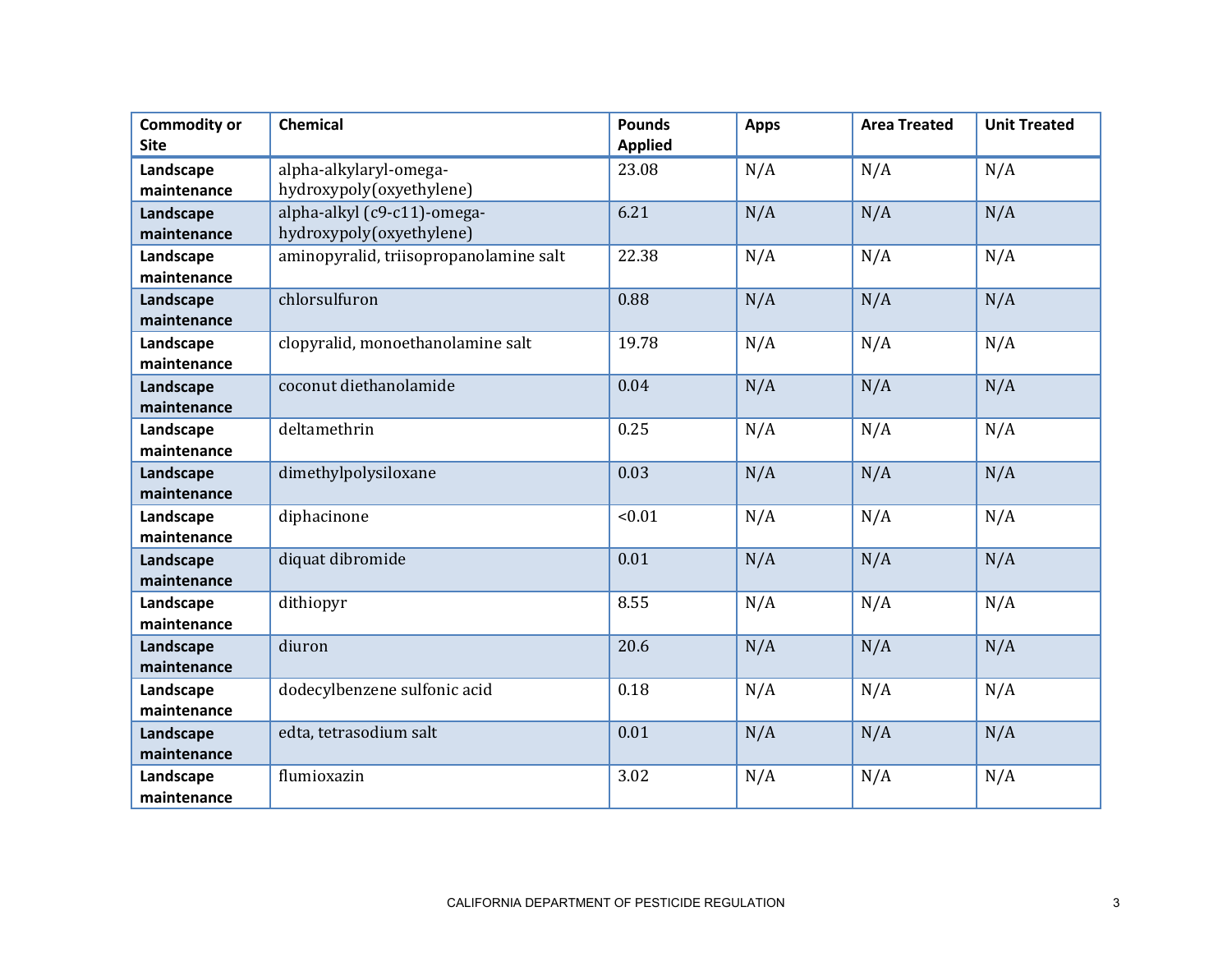| <b>Commodity or</b><br><b>Site</b> | <b>Chemical</b>                                             | <b>Pounds</b><br><b>Applied</b> | <b>Apps</b> | <b>Area Treated</b> | <b>Unit Treated</b> |
|------------------------------------|-------------------------------------------------------------|---------------------------------|-------------|---------------------|---------------------|
| Landscape<br>maintenance           | glyphosate, isopropylamine salt                             | 204.82                          | N/A         | N/A                 | N/A                 |
| Landscape<br>maintenance           | glyphosate, potassium salt                                  | 87.38                           | N/A         | N/A                 | N/A                 |
| Landscape<br>maintenance           | hexazinone                                                  | 5.5                             | N/A         | N/A                 | N/A                 |
| Landscape<br>maintenance           | indaziflam                                                  | 0.72                            | N/A         | N/A                 | N/A                 |
| Landscape<br>maintenance           | isopropyl alcohol                                           | 8.72                            | N/A         | N/A                 | N/A                 |
| Landscape<br>maintenance           | isoxaben                                                    | 10.11                           | N/A         | N/A                 | N/A                 |
| Landscape<br>maintenance           | methylated soybean oil                                      | 85.86                           | N/A         | N/A                 | N/A                 |
| Landscape<br>maintenance           | mineral oil                                                 | 49.67                           | N/A         | N/A                 | N/A                 |
| Landscape<br>maintenance           | alpha-(para-nonylphenyl)-omega-<br>hydroxypoly(oxyethylene) | 41.15                           | N/A         | N/A                 | N/A                 |
| Landscape<br>maintenance           | pendimethalin                                               | 6.73                            | N/A         | N/A                 | N/A                 |
| Landscape<br>maintenance           | phosphoric acid                                             | 0.04                            | N/A         | N/A                 | N/A                 |
| Landscape<br>maintenance           | pyraflufen-ethyl                                            | 0.01                            | N/A         | N/A                 | N/A                 |
| Landscape<br>maintenance           | silicone defoamer                                           | < 0.01                          | N/A         | N/A                 | N/A                 |
| Landscape<br>maintenance           | sodium xylene sulfonate                                     | 0.06                            | N/A         | N/A                 | N/A                 |
| Landscape<br>maintenance           | sulfometuron-methyl                                         | 2.81                            | N/A         | N/A                 | N/A                 |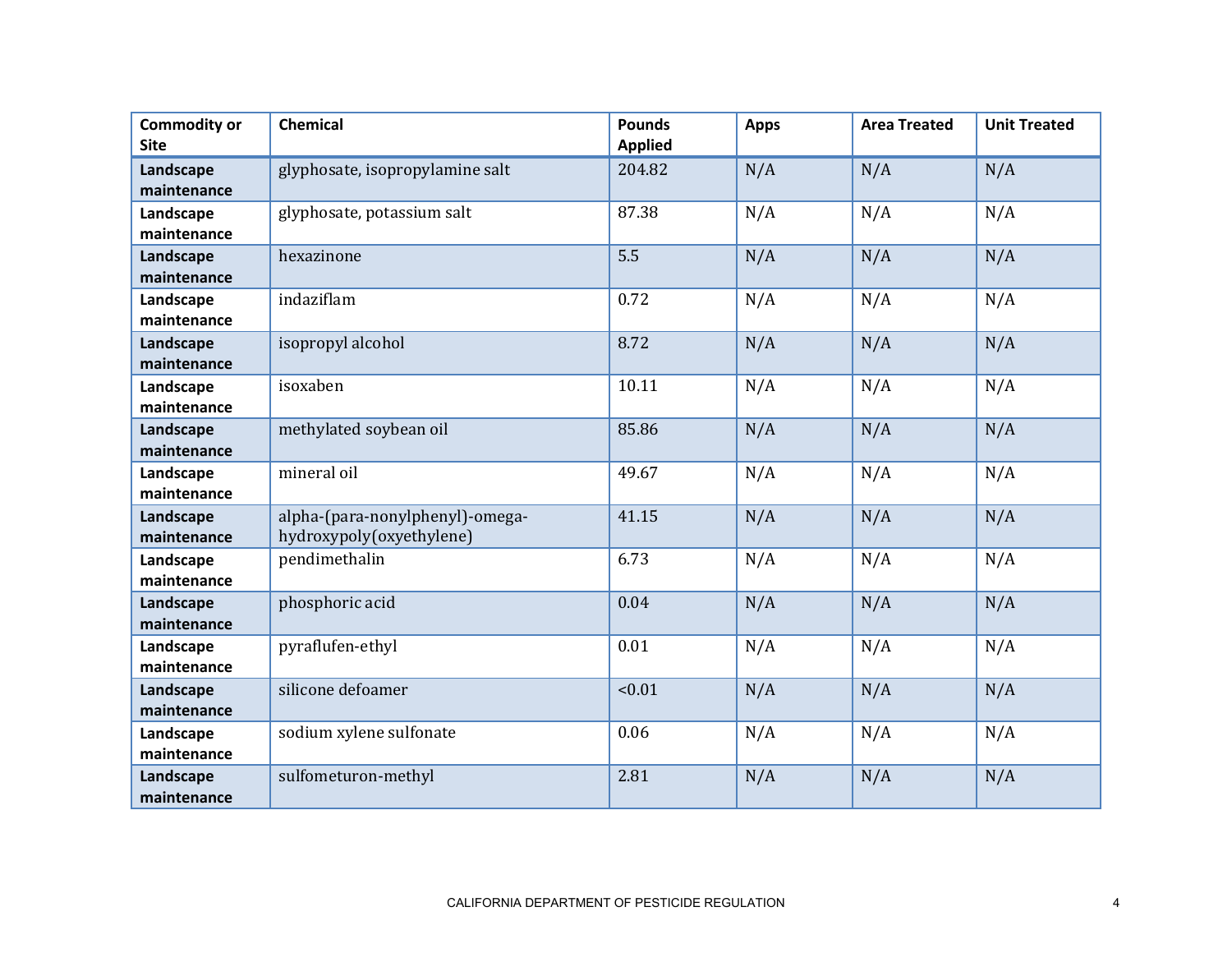| <b>Commodity or</b><br><b>Site</b> | <b>Chemical</b>                                                                         | <b>Pounds</b><br><b>Applied</b> | <b>Apps</b>    | <b>Area Treated</b> | <b>Unit Treated</b> |
|------------------------------------|-----------------------------------------------------------------------------------------|---------------------------------|----------------|---------------------|---------------------|
| Landscape<br>maintenance           | tall oil                                                                                | 2.28                            | N/A            | N/A                 | N/A                 |
| Landscape<br>maintenance           | alpha- $[para-(1,1,3,3-$<br>tetramethylbutyl)phenyl]-omega-<br>hydroxypoly(oxyethylene) | 0.21                            | N/A            | N/A                 | N/A                 |
| Landscape<br>maintenance           | tetrapotassium pyrophosphate                                                            | 0.03                            | N/A            | N/A                 | N/A                 |
| Landscape<br>maintenance           | triclopyr, butoxyethyl ester                                                            | 2.96                            | N/A            | N/A                 | N/A                 |
| Landscape<br>maintenance           | triclopyr, triethylamine salt                                                           | 165.43                          | N/A            | N/A                 | N/A                 |
| Landscape<br>maintenance           | triethanolamine                                                                         | 0.07                            | N/A            | N/A                 | N/A                 |
| N-outdr plants in<br>containers    | glyphosate, isopropylamine salt                                                         | 7.29                            | 11             | 11.0                | $\boldsymbol{A}$    |
| N-outdr plants in<br>containers    | oryzalin                                                                                | 0.64                            | $\overline{3}$ | 3.0                 | $\overline{A}$      |
| N-outdr plants in<br>containers    | thiophanate-methyl                                                                      | 3.88                            | 18             | 18.0                | $\boldsymbol{A}$    |
| <b>Olive</b>                       | alpha-pinene beta-pinene copolymer                                                      | 1.88                            | $\mathbf{1}$   | 7.0                 | $\overline{A}$      |
| Olive                              | copper oxide (ous)                                                                      | 45.22                           | $\mathbf{1}$   | 7.0                 | $\boldsymbol{A}$    |
| <b>Olive</b>                       | alpha-(para-dodecylphenyl)-omega-<br>hydroxypoly(oxyethylene)                           | 0.1                             | $\mathbf{1}$   | 7.0                 | $\overline{A}$      |
| Olive                              | mineral oil                                                                             | 0.53                            | $\mathbf{1}$   | 7.0                 | $\boldsymbol{A}$    |
| Pastureland                        | aminopyralid, triisopropanolamine salt                                                  | 4.82                            | $\mathbf{1}$   | 20.0                | $\overline{A}$      |
| Pastureland                        | diphacinone                                                                             | < 0.01                          | 10             | 48.0                | $\boldsymbol{A}$    |
| Rangeland                          | alpha-alkyl (c9-c11)-omega-<br>hydroxypoly(oxyethylene)                                 | 3.29                            | $\overline{2}$ | 60.0                | $\boldsymbol{A}$    |
| Rangeland                          | aminopyralid, triisopropanolamine salt                                                  | 12.77                           | 14             | 71.9                | $\overline{A}$      |
| Rangeland                          | bromadiolone                                                                            | < 0.01                          | $\overline{2}$ | 70.0                | $\boldsymbol{A}$    |
| Rangeland                          | clopyralid, monoethanolamine salt                                                       | 1.06                            | $\overline{2}$ | 6.5                 | A                   |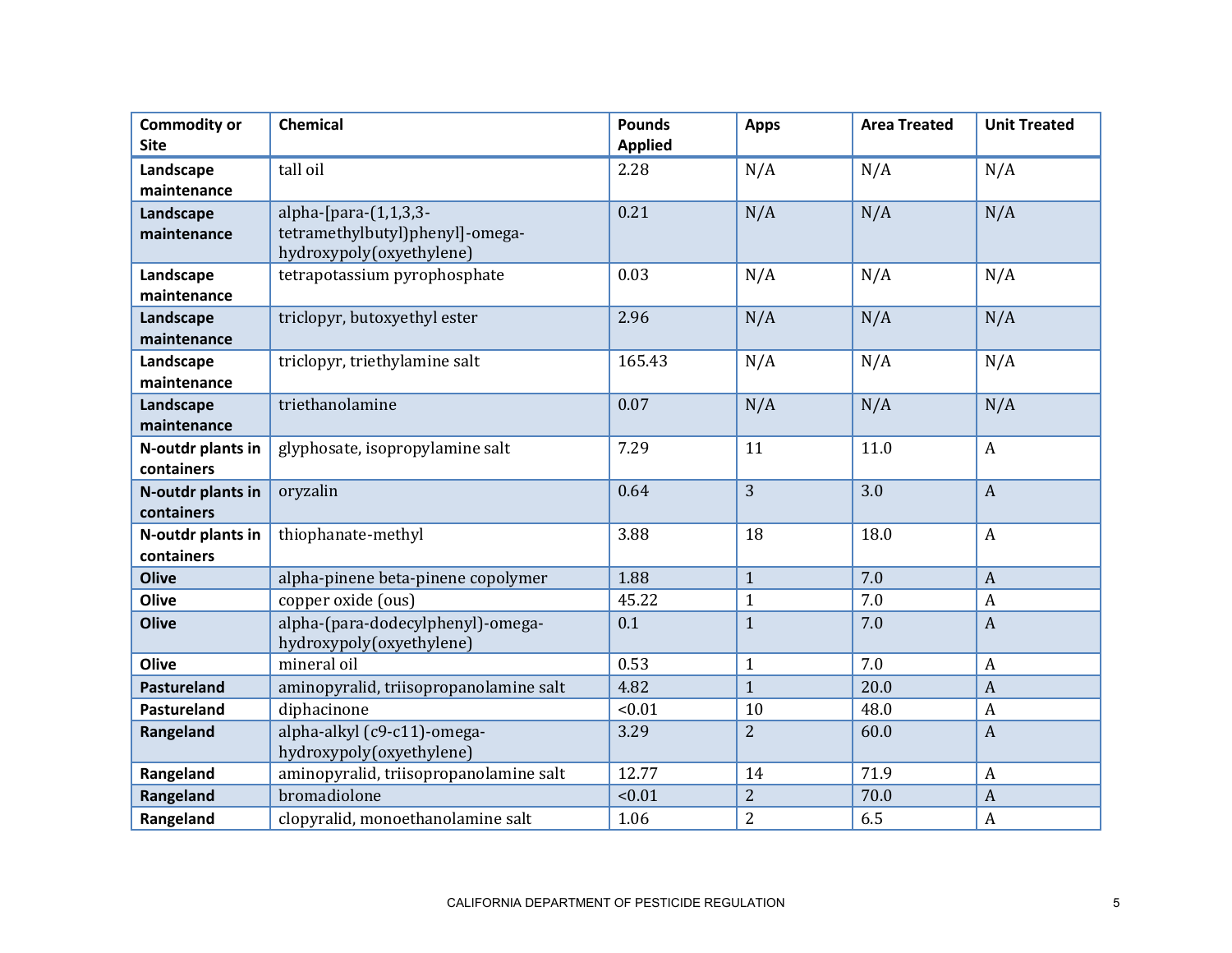| <b>Commodity or</b><br><b>Site</b> | <b>Chemical</b>                                             | <b>Pounds</b><br><b>Applied</b> | <b>Apps</b>    | <b>Area Treated</b> | <b>Unit Treated</b> |
|------------------------------------|-------------------------------------------------------------|---------------------------------|----------------|---------------------|---------------------|
| Rangeland                          | dimethylpolysiloxane                                        | < 0.01                          | $\mathbf{1}$   | 0.75                | $\overline{A}$      |
| Rangeland                          | diphacinone                                                 | < 0.01                          | 3              | 74.0                | $\boldsymbol{A}$    |
| Rangeland                          | fatty acids, methyl esters                                  | 2.43                            | $\overline{2}$ | 6.5                 | $\overline{A}$      |
| Rangeland                          | glyphosate, isopropylamine salt                             | 14.68                           | $\overline{4}$ | 9.25                | $\overline{A}$      |
| Rangeland                          | glyphosate, potassium salt                                  | 8.06                            | $\overline{2}$ | 21.0                | $\overline{A}$      |
| Rangeland                          | isopropyl alcohol                                           | < 0.01                          | $\overline{1}$ | 0.75                | $\boldsymbol{A}$    |
| Rangeland                          | mineral oil                                                 | 26.3                            | $\overline{2}$ | 60.0                | $\boldsymbol{A}$    |
| Rangeland                          | alpha-(para-nonylphenyl)-omega-<br>hydroxypoly(oxyethylene) | 0.62                            | 3              | 7.25                | $\boldsymbol{A}$    |
| Rangeland                          | polyethylene glycol                                         | 0.03                            | $\mathbf{1}$   | 0.75                | $\overline{A}$      |
| Rangeland                          | strychnine                                                  | 0.03                            | $\overline{2}$ | 70.0                | $\boldsymbol{A}$    |
| Rangeland                          | triclopyr, butoxyethyl ester                                | 2.96                            | $\mathbf{1}$   | 1.0                 | $\overline{A}$      |
| Rangeland                          | triclopyr, triethylamine salt                               | 82.44                           | 3              | 60.75               | $\boldsymbol{A}$    |
| <b>Recreation area</b>             | bromacil                                                    | 0.01                            | $\mathbf{1}$   | 5.0                 | $\overline{A}$      |
| <b>Recreation area</b>             | 2,4-d, isooctyl ester                                       | 0.02                            | $\mathbf{1}$   | 5.0                 | $\boldsymbol{A}$    |
| <b>Recreation area</b>             | glyphosate, isopropylamine salt                             | 35.51                           | 12             | 90.0                | $\overline{A}$      |
| <b>Recreation area</b>             | pcp, other related                                          | < 0.01                          | $\mathbf{1}$   | 5.0                 | $\boldsymbol{A}$    |
| <b>Recreation area</b>             | pentachlorophenol                                           | 0.01                            | $\mathbf{1}$   | 5.0                 | $\overline{A}$      |
| <b>Recreation area</b>             | petroleum oil, unclassified                                 | 1.35                            | $\mathbf{1}$   | 5.0                 | $\boldsymbol{A}$    |
| <b>Regulatory pest</b><br>control  | aminopyralid, triisopropanolamine salt                      | 1.26                            | N/A            | N/A                 | N/A                 |
| <b>Regulatory pest</b><br>control  | clopyralid, monoethanolamine salt                           | 0.49                            | N/A            | N/A                 | N/A                 |
| <b>Regulatory pest</b><br>control  | glyphosate, isopropylamine salt                             | 30.51                           | N/A            | N/A                 | N/A                 |
| <b>Regulatory pest</b><br>control  | imazapyr, isopropylamine salt                               | 6.61                            | N/A            | N/A                 | N/A                 |
| <b>Regulatory pest</b><br>control  | rimsulfuron                                                 | 0.38                            | N/A            | N/A                 | N/A                 |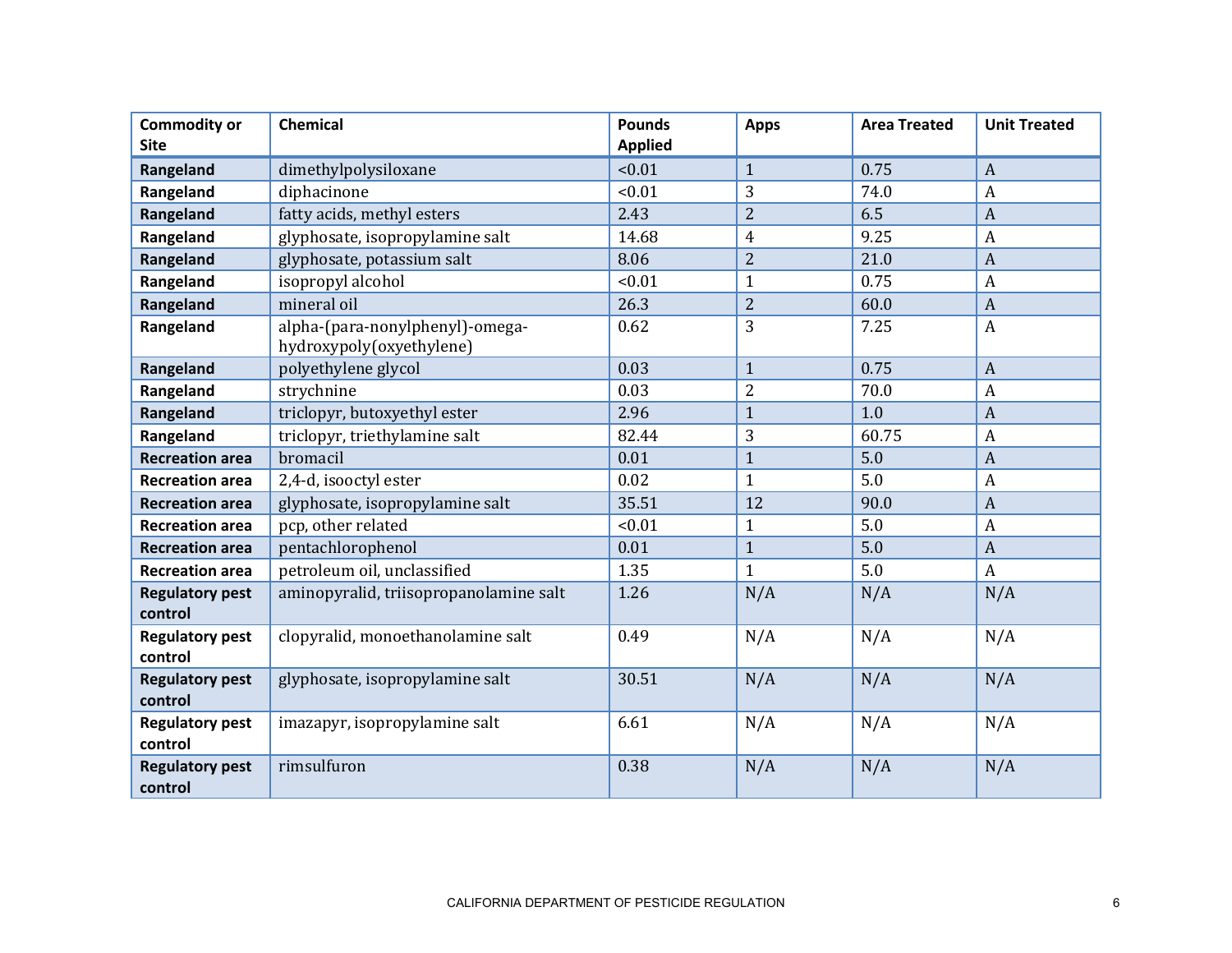| <b>Commodity or</b><br><b>Site</b> | <b>Chemical</b>                                                                                         | <b>Pounds</b><br><b>Applied</b> | <b>Apps</b> | <b>Area Treated</b> | <b>Unit Treated</b> |
|------------------------------------|---------------------------------------------------------------------------------------------------------|---------------------------------|-------------|---------------------|---------------------|
| <b>Regulatory pest</b><br>control  | triclopyr, butoxyethyl ester                                                                            | 0.49                            | N/A         | N/A                 | N/A                 |
| <b>Rights of way</b>               | alpha-alkyl (c9-c11)-omega-<br>hydroxypoly(oxyethylene)                                                 | 39.62                           | N/A         | N/A                 | N/A                 |
| <b>Rights of way</b>               | allyloxypolyethylene glycol acetate                                                                     | 0.5                             | N/A         | N/A                 | N/A                 |
| <b>Rights of way</b>               | aminocyclopyrachlor, potassium salt                                                                     | 0.12                            | N/A         | N/A                 | N/A                 |
| <b>Rights of way</b>               | aminopyralid, triisopropanolamine salt                                                                  | 20.14                           | N/A         | N/A                 | N/A                 |
| <b>Rights of way</b>               | benzoic acid                                                                                            | 0.37                            | N/A         | N/A                 | N/A                 |
| <b>Rights of way</b>               | n,n-bis-(2-omega-<br>hydroxypoly(oxyethylene)ethyl)alkylamine,<br>alkyl derived from tallow fatty acids | 2.92                            | N/A         | N/A                 | N/A                 |
| <b>Rights of way</b>               | borax                                                                                                   | 1,018.37                        | N/A         | N/A                 | N/A                 |
| <b>Rights of way</b>               | chlorsulfuron                                                                                           | 16.16                           | N/A         | N/A                 | N/A                 |
| <b>Rights of way</b>               | citric acid                                                                                             | 3.37                            | N/A         | N/A                 | N/A                 |
| <b>Rights of way</b>               | copper hydroxide                                                                                        | 72.57                           | N/A         | N/A                 | N/A                 |
| <b>Rights of way</b>               | diethylene glycol                                                                                       | 0.09                            | N/A         | N/A                 | N/A                 |
| <b>Rights of way</b>               | dimethyl alkyl tertiary amines                                                                          | 0.4                             | N/A         | N/A                 | N/A                 |
| <b>Rights of way</b>               | dimethylpolysiloxane                                                                                    | < 0.01                          | N/A         | N/A                 | N/A                 |
| <b>Rights of way</b>               | diphacinone                                                                                             | 0.01                            | N/A         | N/A                 | N/A                 |
| <b>Rights of way</b>               | fatty acids, mixed                                                                                      | 0.16                            | N/A         | N/A                 | N/A                 |
| <b>Rights of way</b>               | flumioxazin                                                                                             | 0.77                            | N/A         | N/A                 | N/A                 |
| <b>Rights of way</b>               | glufosinate-ammonium                                                                                    | 0.19                            | N/A         | N/A                 | N/A                 |
| <b>Rights of way</b>               | glyphosate, isopropylamine salt                                                                         | 791.31                          | N/A         | N/A                 | N/A                 |
| <b>Rights of way</b>               | heptamethyltrisiloxane-1,3-propanediol<br>ether, ethoxylated propoxylated                               | 0.26                            | N/A         | N/A                 | N/A                 |
| <b>Rights of way</b>               | 2-(3-hydroxypropyl)-hepta-methyl<br>trisiloxane, ethoxylated, acetate                                   | 1.72                            | N/A         | N/A                 | N/A                 |
| <b>Rights of way</b>               | indaziflam                                                                                              | 15.93                           | N/A         | N/A                 | N/A                 |
| <b>Rights of way</b>               | metam-sodium                                                                                            | 824.23                          | N/A         | N/A                 | N/A                 |
| <b>Rights of way</b>               | methylated soybean oil                                                                                  | 98.21                           | N/A         | N/A                 | N/A                 |
| <b>Rights of way</b>               | mineral oil                                                                                             | 74.72                           | N/A         | N/A                 | N/A                 |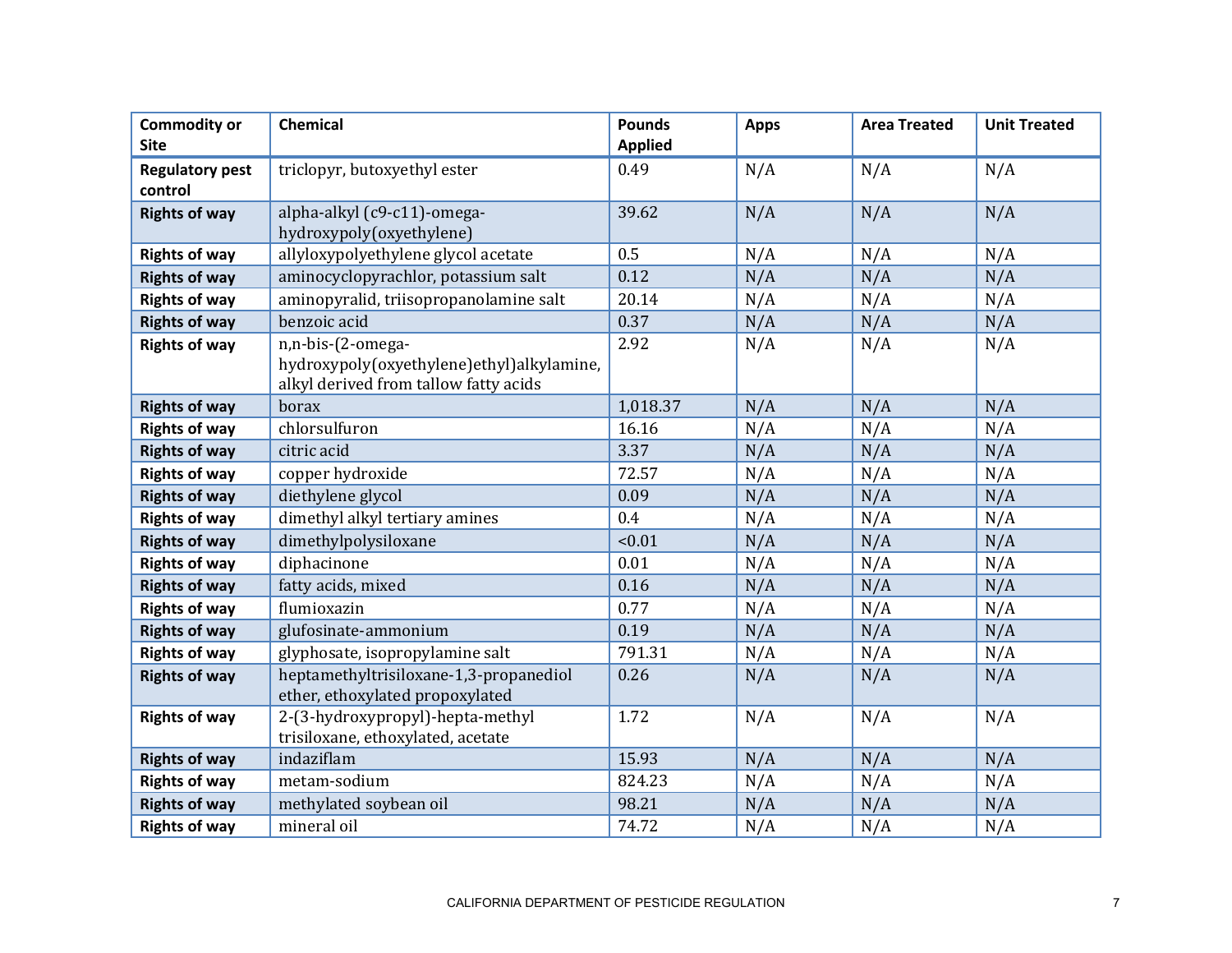| <b>Commodity or</b><br><b>Site</b> | <b>Chemical</b>                                             | <b>Pounds</b><br><b>Applied</b> | <b>Apps</b> | <b>Area Treated</b> | <b>Unit Treated</b> |
|------------------------------------|-------------------------------------------------------------|---------------------------------|-------------|---------------------|---------------------|
| <b>Rights of way</b>               | alpha-(para-nonylphenyl)-omega-<br>hydroxypoly(oxyethylene) | 11.21                           | N/A         | N/A                 | N/A                 |
| <b>Rights of way</b>               | oleic acid, methyl ester                                    | 44.95                           | N/A         | N/A                 | N/A                 |
| <b>Rights of way</b>               | oxyfluorfen                                                 | 295.18                          | N/A         | N/A                 | N/A                 |
| <b>Rights of way</b>               | paclobutrazol                                               | 0.15                            | N/A         | N/A                 | N/A                 |
| <b>Rights of way</b>               | penoxsulam                                                  | 0.21                            | N/A         | N/A                 | N/A                 |
| <b>Rights of way</b>               | polyacrylamide polymer                                      | 0.12                            | N/A         | N/A                 | N/A                 |
| <b>Rights of way</b>               | polyethylene glycol diacetate                               | 0.05                            | N/A         | N/A                 | N/A                 |
| <b>Rights of way</b>               | sulfentrazone                                               | 4.21                            | N/A         | N/A                 | N/A                 |
| <b>Rights of way</b>               | sulfometuron-methyl                                         | 21.46                           | N/A         | N/A                 | N/A                 |
| <b>Rights of way</b>               | tall oil fatty acids                                        | 1.95                            | N/A         | N/A                 | N/A                 |
| <b>Rights of way</b>               | triclopyr, butoxyethyl ester                                | 23.03                           | N/A         | N/A                 | N/A                 |
| <b>Rights of way</b>               | triclopyr, triethylamine salt                               | 16.21                           | N/A         | N/A                 | N/A                 |
| <b>Rights of way</b>               | alpha-tridecyl-omega-<br>hydroxypoly(oxyethanol) phosphate  | 2.69                            | N/A         | N/A                 | N/A                 |
| <b>Rights of way</b>               | alpha-undecyl-omega-<br>hydroxypoly(oxyethylene)            | 0.23                            | N/A         | N/A                 | N/A                 |
| <b>Rights of way</b>               | urea dihydrogen sulfate                                     | 1.62                            | N/A         | N/A                 | N/A                 |
| <b>Structural pest</b><br>control  | abamectin                                                   | < 0.01                          | N/A         | N/A                 | N/A                 |
| <b>Structural pest</b><br>control  | acephate                                                    | 0.2                             | N/A         | N/A                 | N/A                 |
| <b>Structural pest</b><br>control  | acetamiprid                                                 | 0.02                            | N/A         | N/A                 | N/A                 |
| <b>Structural pest</b><br>control  | bifenthrin                                                  | 35.39                           | N/A         | N/A                 | N/A                 |
| <b>Structural pest</b><br>control  | borax                                                       | 0.02                            | N/A         | N/A                 | N/A                 |
| <b>Structural pest</b><br>control  | boric acid                                                  | 24.46                           | N/A         | N/A                 | N/A                 |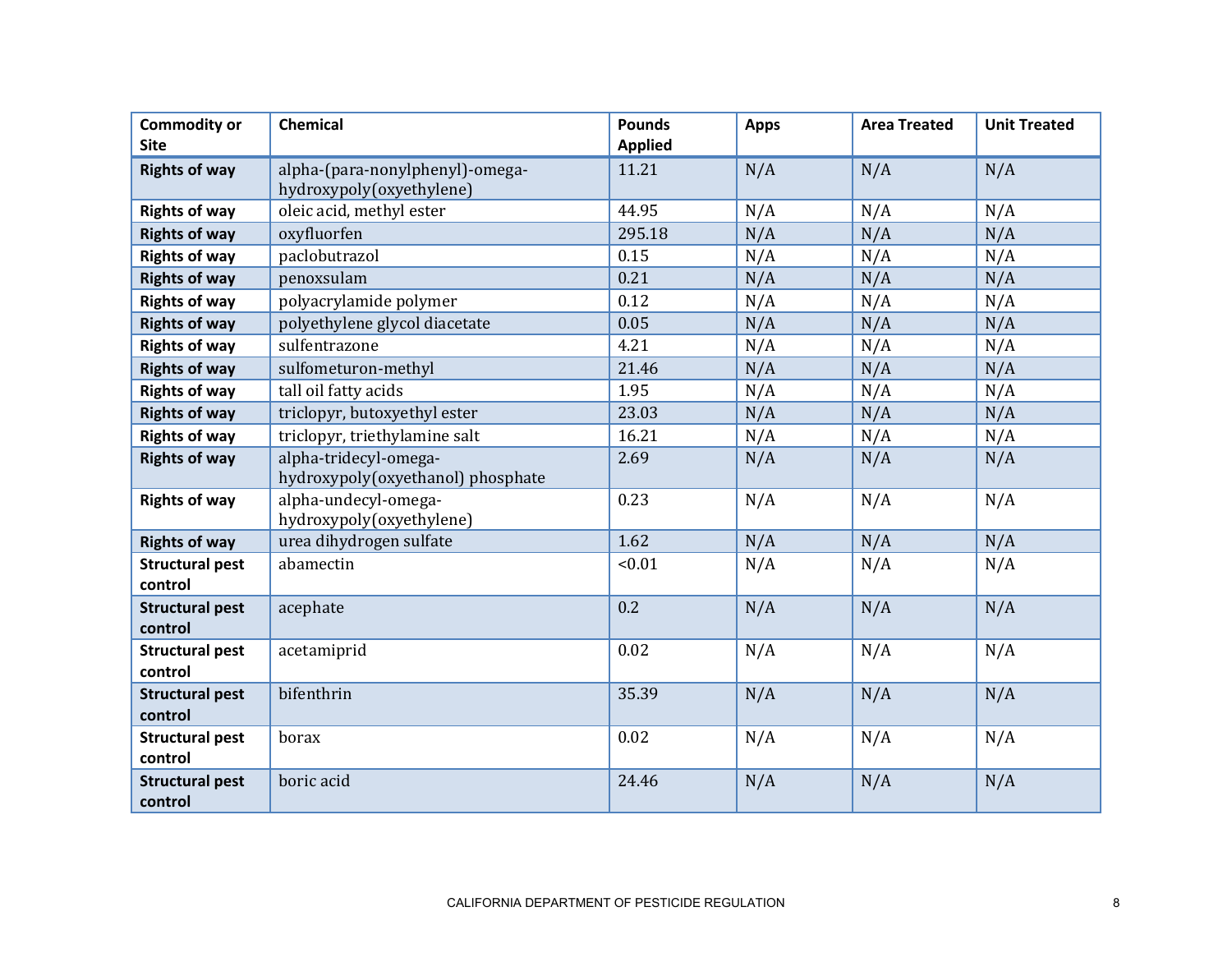| <b>Commodity or</b><br><b>Site</b> | Chemical        | <b>Pounds</b><br><b>Applied</b> | <b>Apps</b> | <b>Area Treated</b> | <b>Unit Treated</b> |
|------------------------------------|-----------------|---------------------------------|-------------|---------------------|---------------------|
| <b>Structural pest</b><br>control  | brodifacoum     | < 0.01                          | N/A         | N/A                 | N/A                 |
| <b>Structural pest</b><br>control  | bromadiolone    | 0.03                            | N/A         | N/A                 | N/A                 |
| <b>Structural pest</b><br>control  | bromethalin     | < 0.01                          | N/A         | N/A                 | N/A                 |
| <b>Structural pest</b><br>control  | chlorfenapyr    | 8.0                             | N/A         | N/A                 | N/A                 |
| <b>Structural pest</b><br>control  | clothianidin    | 0.08                            | N/A         | N/A                 | N/A                 |
| <b>Structural pest</b><br>control  | cyfluthrin      | 0.78                            | N/A         | N/A                 | N/A                 |
| <b>Structural pest</b><br>control  | beta-cyfluthrin | 0.54                            | N/A         | N/A                 | N/A                 |
| <b>Structural pest</b><br>control  | cypermethrin    | 49.45                           | N/A         | N/A                 | N/A                 |
| <b>Structural pest</b><br>control  | deltamethrin    | 2.43                            | N/A         | N/A                 | N/A                 |
| <b>Structural pest</b><br>control  | difethialone    | < 0.01                          | N/A         | N/A                 | N/A                 |
| <b>Structural pest</b><br>control  | dinotefuran     | 1.44                            | N/A         | N/A                 | N/A                 |
| <b>Structural pest</b><br>control  | diphacinone     | 0.01                            | N/A         | N/A                 | N/A                 |
| <b>Structural pest</b><br>control  | esfenvalerate   | 0.95                            | N/A         | N/A                 | N/A                 |
| <b>Structural pest</b><br>control  | etofenprox      | 0.02                            | N/A         | N/A                 | N/A                 |
| <b>Structural pest</b><br>control  | fipronil        | 30.05                           | N/A         | N/A                 | N/A                 |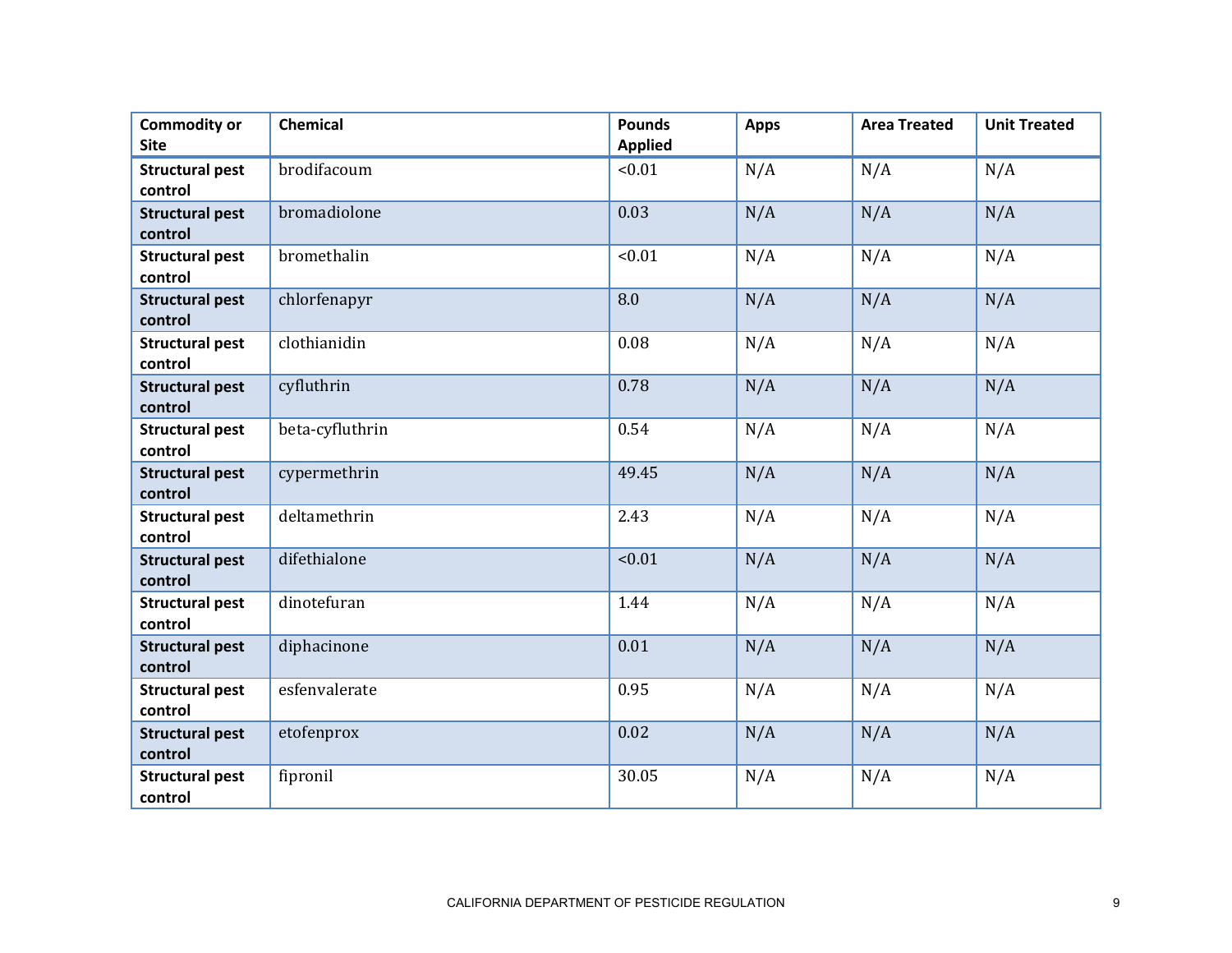| <b>Commodity or</b><br><b>Site</b> | Chemical                             | <b>Pounds</b><br><b>Applied</b> | <b>Apps</b> | <b>Area Treated</b> | <b>Unit Treated</b> |
|------------------------------------|--------------------------------------|---------------------------------|-------------|---------------------|---------------------|
| <b>Structural pest</b><br>control  | hydroprene                           | 1.08                            | N/A         | N/A                 | N/A                 |
| <b>Structural pest</b><br>control  | imidacloprid                         | 7.14                            | N/A         | N/A                 | N/A                 |
| <b>Structural pest</b><br>control  | indoxacarb                           | 0.03                            | N/A         | N/A                 | N/A                 |
| <b>Structural pest</b><br>control  | lambda-cyhalothrin                   | 0.52                            | N/A         | N/A                 | N/A                 |
| <b>Structural pest</b><br>control  | s-methoprene                         | < 0.01                          | N/A         | N/A                 | N/A                 |
| <b>Structural pest</b><br>control  | metofluthrin                         | < 0.01                          | N/A         | N/A                 | N/A                 |
| <b>Structural pest</b><br>control  | novaluron                            | 0.06                            | N/A         | N/A                 | N/A                 |
| <b>Structural pest</b><br>control  | n-octyl bicycloheptene dicarboximide | 0.53                            | N/A         | N/A                 | N/A                 |
| <b>Structural pest</b><br>control  | permethrin                           | 4.4                             | N/A         | N/A                 | N/A                 |
| <b>Structural pest</b><br>control  | petroleum distillates                | 0.03                            | N/A         | N/A                 | N/A                 |
| <b>Structural pest</b><br>control  | phenothrin                           | < 0.01                          | N/A         | N/A                 | N/A                 |
| <b>Structural pest</b><br>control  | piperonyl butoxide                   | 1.71                            | N/A         | N/A                 | N/A                 |
| <b>Structural pest</b><br>control  | piperonyl butoxide, other related    | 0.18                            | N/A         | N/A                 | N/A                 |
| <b>Structural pest</b><br>control  | prallethrin                          | 0.11                            | N/A         | N/A                 | N/A                 |
| <b>Structural pest</b><br>control  | pyrethrins                           | 0.27                            | N/A         | N/A                 | N/A                 |